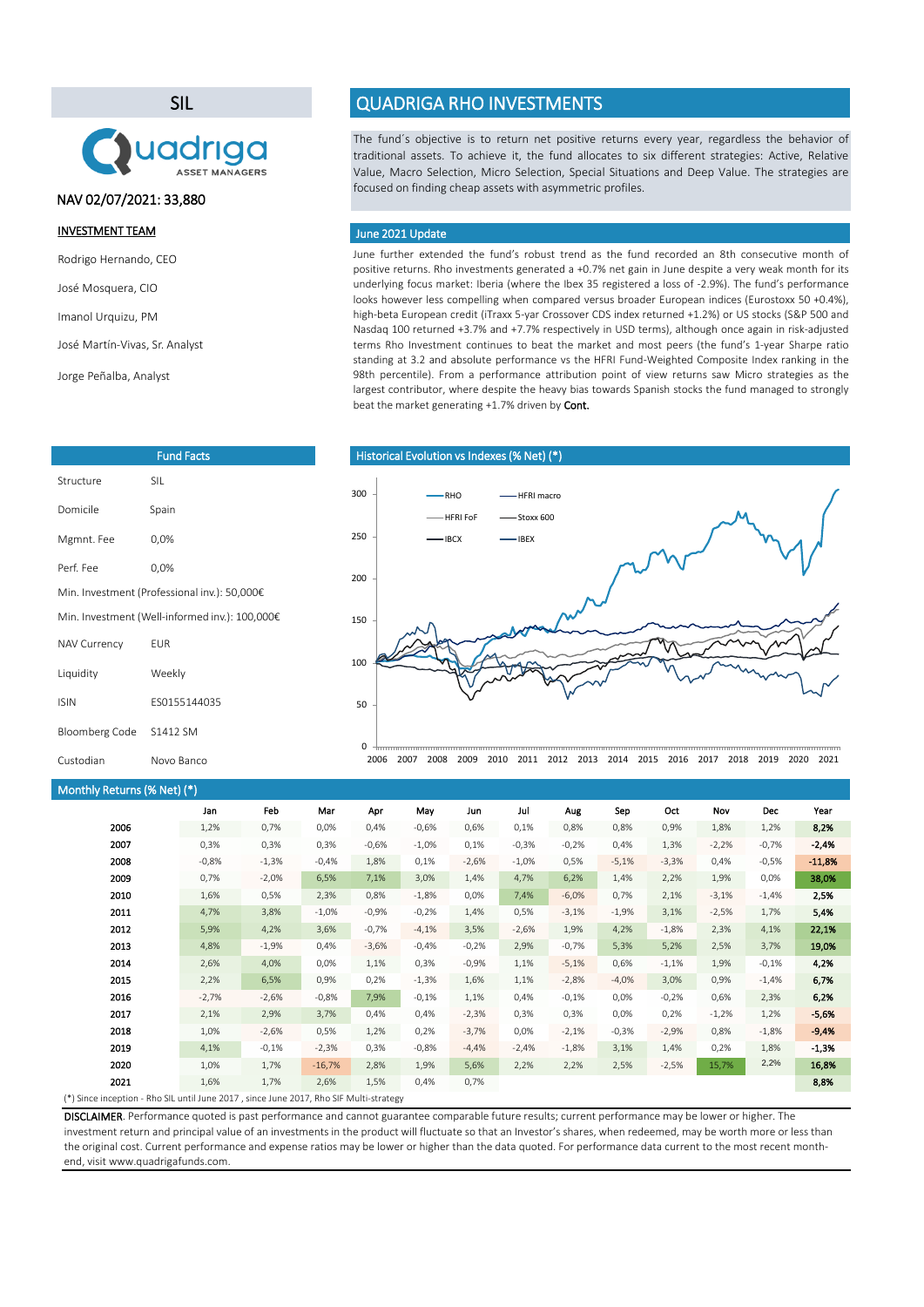# Comparative Risk / Return

|                 |         | <b>RETURNS (CAGR)</b> |                 |         | <b>VOLATILITY</b> |                 |
|-----------------|---------|-----------------------|-----------------|---------|-------------------|-----------------|
|                 | 5 years | 3 years               | Since inception | 5 years | 3 years           | Since inception |
| Rho Investments | 4,19%   | 4,26%                 | 6,92%           | 12,60%  | 15,69%            | 10,39%          |
| Stoxx 600       | 6.54%   | 6,02%                 | 2,47%           | 14,10%  | 17,05%            | 14,82%          |
| Ibex            | 1,56%   | $-2.86%$              | $-1.26%$        | 19.91%  | 23.29%            | 20,33%          |
|                 |         |                       |                 |         |                   |                 |

### Returns (% Net)

| 2021                 | 8,82%  |
|----------------------|--------|
| $CAGR*$              | 6,92%  |
| June 2021            | 0,72%  |
| <b>Risk / Return</b> |        |
| Volatility*          | 10,39% |
| Sharpe Ratio*        |        |
|                      | 0,67   |
| Sortino Ratio        | 0,90   |

Performance attribution across strategies (% Net)\*



#### Top Five Positions

| Furo Stoxx 50 Dec 4000 Put         | $-18,70%$ |
|------------------------------------|-----------|
| Furo Stoxx 50 Dec 3800 Put         | 12,52%    |
| SX7F Index December 2021 105 Calls | 9.84%     |
| SX7F Index December 2021 115 Cal   | $-4.32%$  |
| Queka R.Partner PE LUX             | 2.80%     |

#### % Exposure

Active

Macro Micro

Relative value

Special Situations Deep Value Hedges Liquidity

| Gross | 234,19% |
|-------|---------|
| Net   | 85,79%  |

% of Gross Exposure per Strategy

14,47% 1,70%

44,09% 11,58% 5,49% 4,13% 5,52% 13,02%

# Risk Concentration and Distribution Metrics





# **Parametric VaR** 3,0% 2,5% 2,0% 1,5% 1,0% 0,5% 0,0% من المستمر المستمر المستمر المستمر المستمر المستمر المستمر المستمر المستمر المستمر المستمر المستمر المستمر المستمر المستمر المستمر المستمر

#### (\*) Since inception

DISCLAIMER. Performance quoted is past performance and cannot guarantee comparable future results; current performance may be lower or higher. The investment return and principal value of an investments in the product will fluctuate so that an Investor's shares, when redeemed, may be worth more or less than the original cost. Current performance and expense ratios may be lower or higher than the data quoted. For performance data current to the most recent monthend, visit www.quadrigafunds.com.